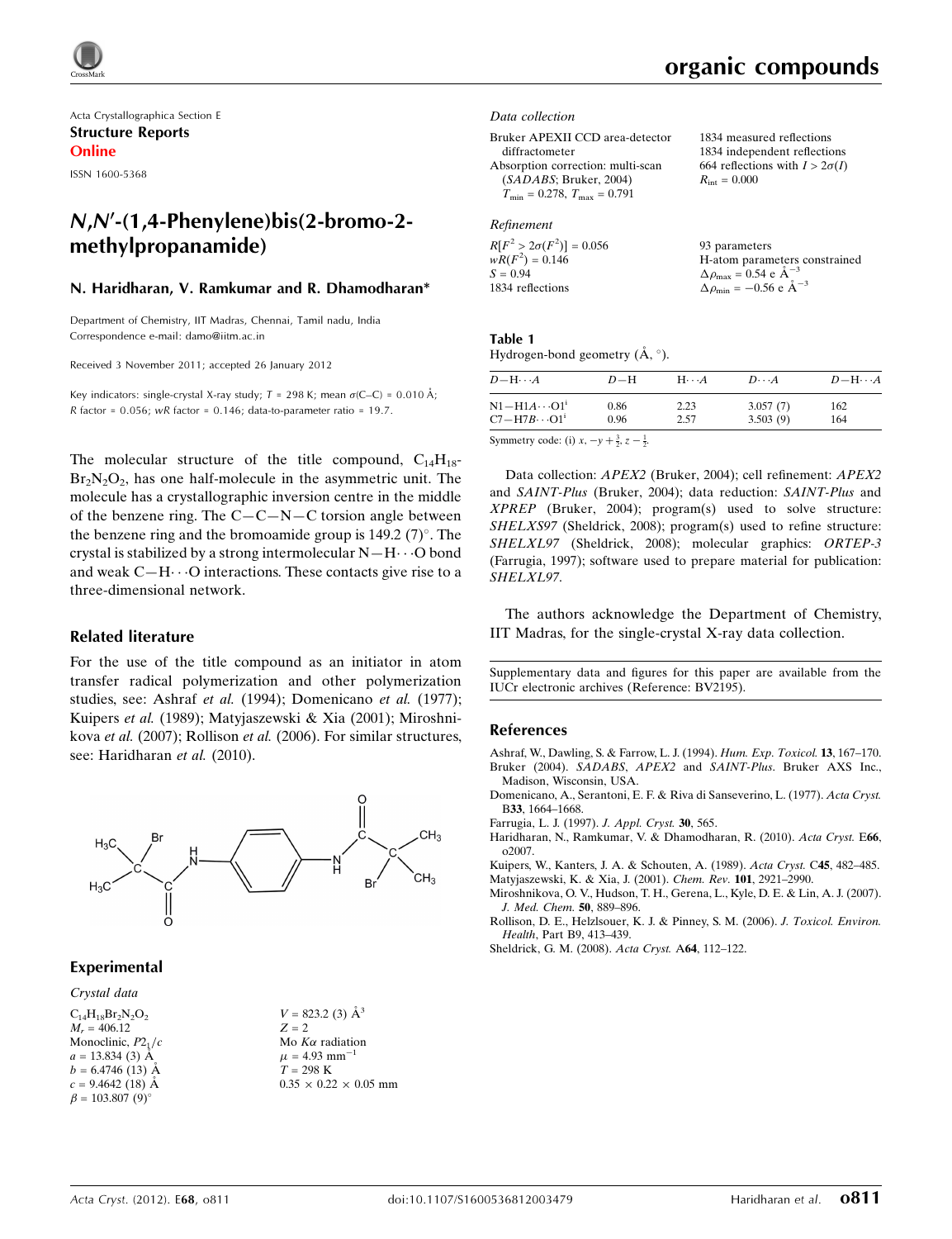# **supporting information**

*Acta Cryst.* (2012). E**68**, o811 [doi:10.1107/S1600536812003479]

# *N***,***N***′-(1,4-Phenylene)bis(2-bromo-2-methylpropanamide)**

# **N. Haridharan, V. Ramkumar and R. Dhamodharan**

# **S1. Comment**

The title compound  $C_{14} H_{18} Br_2 N_2 O_2$  is a difunctional aromatic amide based derivative, which is used as an initiator in Atom Transfer Radical Polymerization (ATRP) (Matyjaszewski *et al.*, (2001). We have already reported a similar ATRP initiator (Haridharan *et al.*, 2010). The title compound reported here is a similar derivative with a diamide functionality (Domenicano *et al.* (1977); Kuipers *et al.* (1989). It is mainly used as a component of engineering polymers and composites (Ashraf *et al.*, 1994). It is also an ingredient in hair dyes.

*p*-Phenylenediamine is a precursor to aramid plastics and fibers such as Kevlar (Rollison *et al.*, 2006). *p*-Phenylenediamine is also used as a developing agent in the color photographic film development process, reacting with the silver grains in the film and creating the colored dyes that form the image. *p*-Phenylenediamine derivatives such as chloroquine are the most important and widely used class of drugs for treatment of malaria (Miroshnikova *et al.*, 2007). In the title compound  $C_{14}H_{18}Br_2N_2O_2$ , the torsion angle between the phenyl ring and the bromo amide group is 149.2 (7)° (C3—C1 —N1—C4). The molecule has a crystallographic inversion centre in the middle of the phenyl ring. The crystal is stabilized by a strong intermolecular N—H···O bonding and weak C-H···O interactions. These contacts gives rise to a three dimensional network.

# **S2. Experimental**

*p*-Phenylene diamine (5 g, 0.012 moles), triethylamine (12 g, 0.05 moles) and THF (400 ml) were placed in a 3-neck round bottomed flask. Bromoisobutyrl bromide (13.7 g, 0.05 moles) was added slowly, using a syringe, with stirring, upon which a brown precipitate of triethylammonium bromide was formed. The mixture was left to react for 12 h, with stirring. Subsequently, triethylammonium bromide, the precipitate was removed by filtration and the THF was removed by rotary evaporation. The resulting crude product was dissolved in ethyl acetate, washed with bicarbonate solution and then with water thrice followed by brine solution and dried over anhydrous sodium sulfate. The resulting solvent was removed by rotary evaporation. The product was purified by column chromatography technique using 10% ethyl acetate in hexane as the eluent to obtain pure initiator as a bright yellow solid. Recrystallization of the compound from hexane gave X-ray diffraction quality crystals of N,N′-(1,4-phenylene)bis(2-bromo-2-methylpropanamide).

# **S3. Refinement**

All hydrogen atoms were fixed geometrically and allowed to ride on the parent carbon atoms, with aromatic  $C-H = 0.93$ Å, methyl C—H = 0.96 Å and methylene C—H = 0.97 Å. The displacement parameters were set for phenyl and methylene H atoms at  $U_{\text{iso}}(H) = 1.2U_{\text{eq}}(C)$  and methyl H atoms at  $U_{\text{iso}}(H) = 1.5U_{\text{eq}}(C)$ .

The crystal data was collected up to 0.73 Å resolution, the crystal (the largest available) still diffracted quite weakly at high angle. On repeated crystallization we could get only small crystals which weakly diffracted. The data completeness we could get was only 93.6%.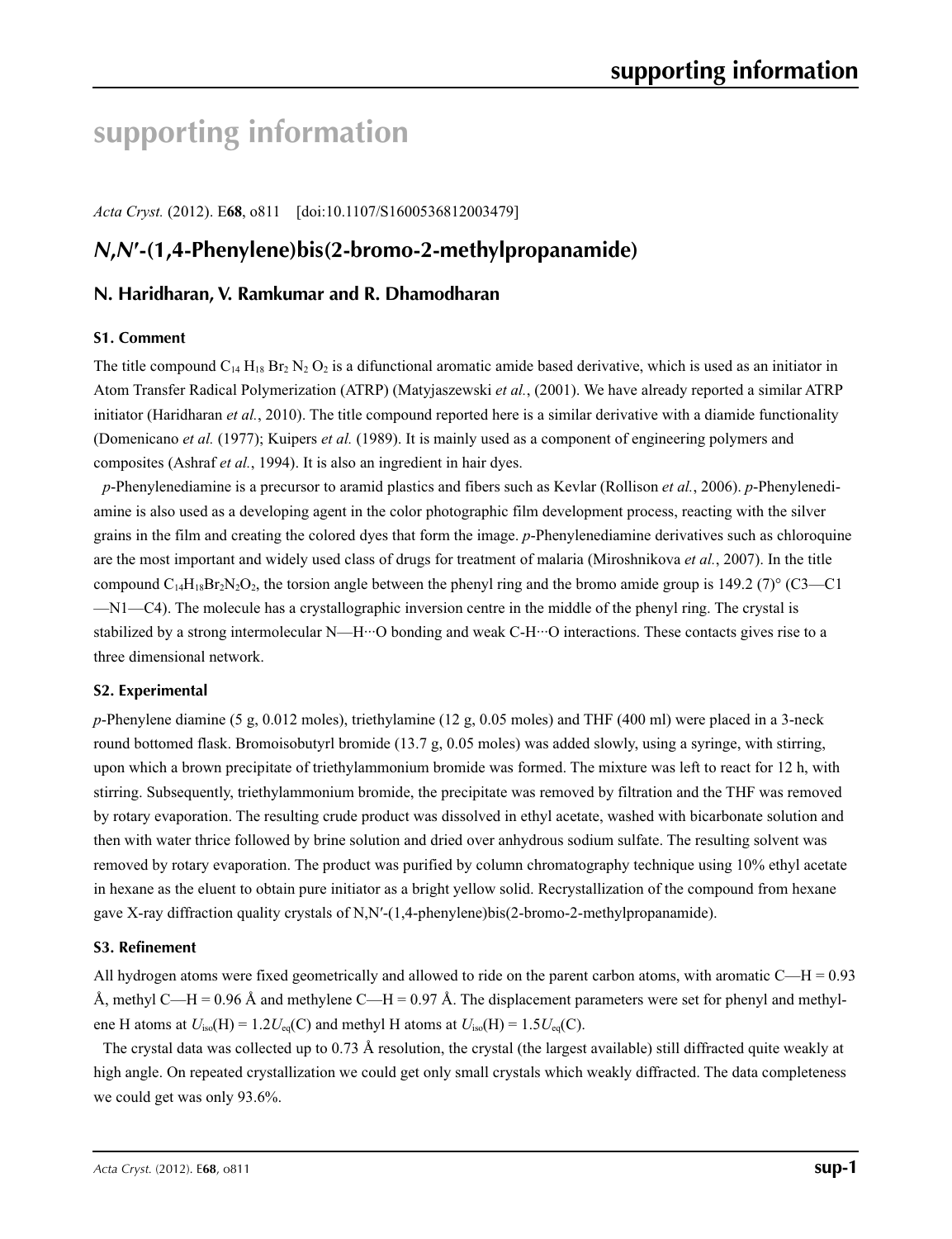

# **Figure 1**

*ORTEP* of the molecule with atoms represented as 30% probability ellipsoids.

# **2-bromo-***N***-[4-(2-bromo-2-methylpropanamido)phenyl]-2-methylpropanamide**

*Crystal data*

 $C_{14}H_{18}Br_2N_2O_2$  $M_r = 406.12$ Monoclinic, *P*21/*c* Hall symbol: -P 2ybc  $a = 13.834(3)$  Å  $b = 6.4746(13)$  Å  $c = 9.4642(18)$  Å  $\beta$  = 103.807 (9)<sup>o</sup>  $V = 823.2$  (3)  $\AA$ <sup>3</sup>  $Z = 2$ 

# *Data collection*

Bruker APEXII CCD area-detector diffractometer Radiation source: fine-focus sealed tube Graphite monochromator *φ* and *ω* scans Absorption correction: multi-scan (*SADABS*; Bruker, 2004)  $T_{\text{min}} = 0.278$ ,  $T_{\text{max}} = 0.791$ 

# *Refinement*

Refinement on *F*<sup>2</sup> Least-squares matrix: full *R*[ $F^2 > 2\sigma(F^2)$ ] = 0.056  $wR(F^2) = 0.146$ *S* = 0.94 1834 reflections 93 parameters 0 restraints Primary atom site location: structure-invariant direct methods

 $F(000) = 404$  $D_x = 1.638$  Mg m<sup>-3</sup> Mo *Kα* radiation,  $\lambda = 0.71073$  Å Cell parameters from 1219 reflections  $\theta$  = 0.0–0.0°  $\mu$  = 4.93 mm<sup>-1</sup>  $T = 298 \text{ K}$ Block, colourless  $0.35 \times 0.22 \times 0.05$  mm

1834 measured reflections 1834 independent reflections 664 reflections with  $I > 2\sigma(I)$  $R_{\text{int}} = 0.000$  $\theta_{\text{max}} = 27.8^{\circ}, \theta_{\text{min}} = 3.0^{\circ}$  $h = -18 \rightarrow 17$  $k = 0 \rightarrow 8$  $l = 0 \rightarrow 11$ 

Secondary atom site location: difference Fourier map Hydrogen site location: inferred from neighbouring sites H-atom parameters constrained  $w = 1/[\sigma^2 (F_o^2) + (0.0575P)^2]$ where  $P = (F_o^2 + 2F_c^2)/3$  $(\Delta/\sigma)_{\text{max}}$  < 0.001 Δ*ρ*max = 0.54 e Å−3  $\Delta \rho_{\text{min}} = -0.56 \text{ e A}^{-3}$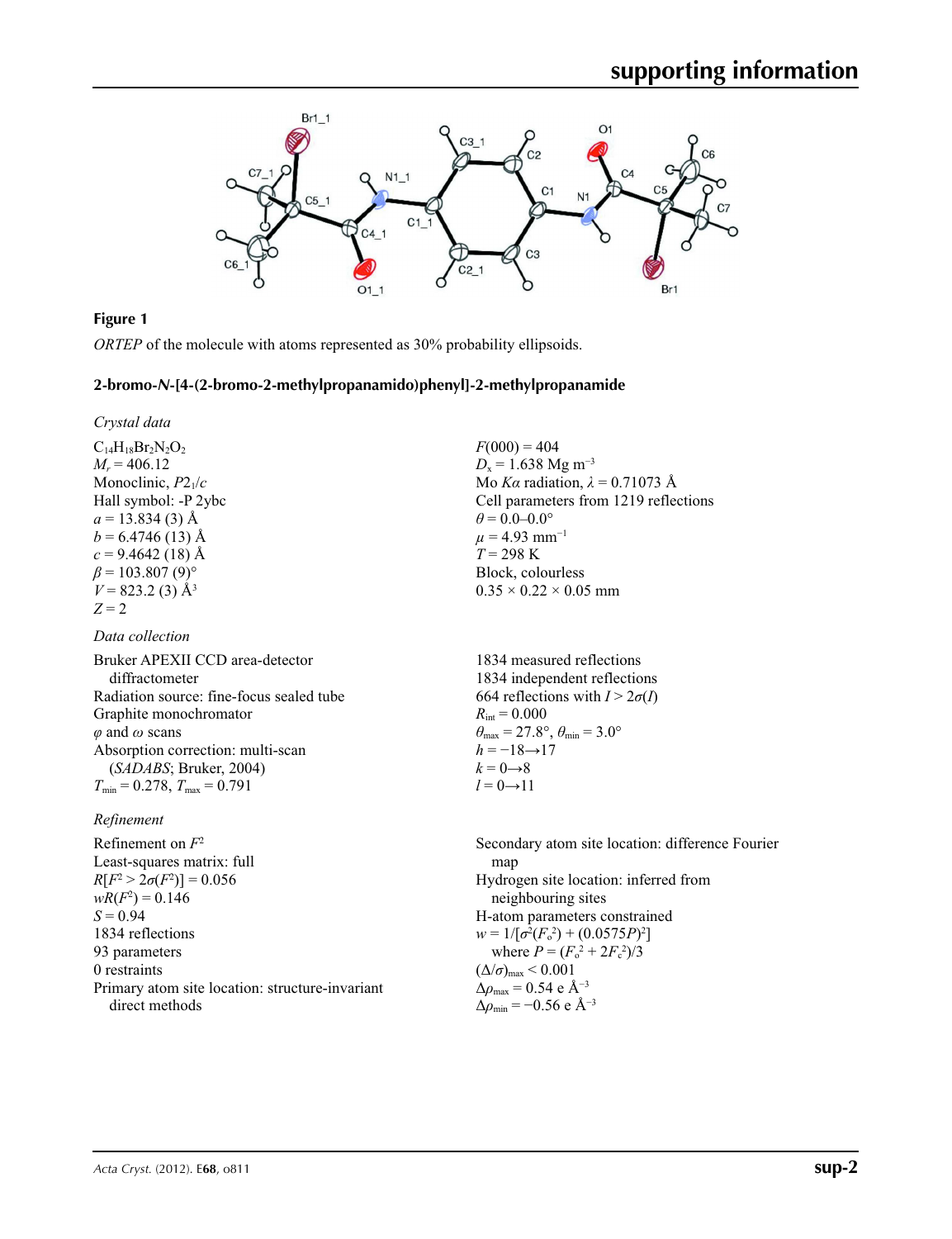# *Special details*

**Geometry**. All esds (except the esd in the dihedral angle between two l.s. planes) are estimated using the full covariance matrix. The cell esds are taken into account individually in the estimation of esds in distances, angles and torsion angles; correlations between esds in cell parameters are only used when they are defined by crystal symmetry. An approximate (isotropic) treatment of cell esds is used for estimating esds involving l.s. planes.

**Refinement**. Refinement of  $F^2$  against ALL reflections. The weighted R-factor wR and goodness of fit S are based on  $F^2$ , conventional R-factors R are based on F, with F set to zero for negative  $F^2$ . The threshold expression of  $F^2 > 2 \text{sigma}(F^2)$  is used only for calculating R-factors(gt) etc. and is not relevant to the choice of reflections for refinement. R-factors based on  $F<sup>2</sup>$  are statistically about twice as large as those based on F, and R- factors based on ALL data will be even larger.

|                  | $\mathcal{X}$ | $\mathcal{Y}$ | z           | $U_{\rm iso}*/U_{\rm eq}$ |
|------------------|---------------|---------------|-------------|---------------------------|
| Br1              | 0.90343(6)    | 0.80012(14)   | 0.54184(10) | 0.0699(4)                 |
| O <sub>1</sub>   | 0.7011(3)     | 0.5876(8)     | 0.6804(5)   | 0.0520(14)                |
| N1               | 0.6647(4)     | 0.7640(8)     | 0.4699(6)   | 0.0436(16)                |
| H <sub>1</sub> A | 0.6809        | 0.7779        | 0.3882      | $0.052*$                  |
| C <sub>1</sub>   | 0.5804(5)     | 0.8774(11)    | 0.4872(7)   | 0.0364(18)                |
| C <sub>2</sub>   | 0.5188(5)     | 0.8134(11)    | 0.5735(8)   | 0.050(2)                  |
| H2               | 0.5308        | 0.6887        | 0.6234      | $0.060*$                  |
| C <sub>3</sub>   | 0.5607(5)     | 1.0646(13)    | 0.4144(7)   | 0.045(2)                  |
| H <sub>3</sub>   | 0.6021        | 1.1089        | 0.3561      | $0.054*$                  |
| C4               | 0.7212(5)     | 0.6389(10)    | 0.5664(8)   | 0.0366(18)                |
| C <sub>5</sub>   | 0.8137(4)     | 0.5549(10)    | 0.5272(7)   | 0.0387(18)                |
| C <sub>6</sub>   | 0.8682(6)     | 0.4020(14)    | 0.6398(9)   | 0.079(3)                  |
| H <sub>6</sub> A | 0.8881        | 0.4692        | 0.7327      | $0.118*$                  |
| H <sub>6</sub> B | 0.9261        | 0.3518        | 0.6116      | $0.118*$                  |
| H <sub>6</sub> C | 0.8250        | 0.2884        | 0.6465      | $0.118*$                  |
| C7               | 0.7975(5)     | 0.4668(11)    | 0.3732(7)   | 0.051(2)                  |
| H7A              | 0.8601        | 0.4226        | 0.3567      | $0.076*$                  |
| H7B              | 0.7693        | 0.5714        | 0.3036      | $0.076*$                  |
| H7C              | 0.7529        | 0.3512        | 0.3627      | $0.076*$                  |

*Fractional atomic coordinates and isotropic or equivalent isotropic displacement parameters (Å2 )*

| Atomic displacement parameters $(\AA^2)$ |  |  |  |  |
|------------------------------------------|--|--|--|--|
|------------------------------------------|--|--|--|--|

|                | $U^{11}$  | $U^{22}$  | $U^{33}$  | $U^{12}$     | $U^{13}$  | $U^{23}$     |
|----------------|-----------|-----------|-----------|--------------|-----------|--------------|
| Br1            | 0.0573(6) | 0.0714(7) | 0.0882(8) | $-0.0096(5)$ | 0.0316(4) | $-0.0175(5)$ |
| O <sub>1</sub> | 0.056(3)  | 0.074(4)  | 0.035(3)  | 0.008(3)     | 0.028(3)  | 0.009(3)     |
| N1             | 0.053(4)  | 0.056(4)  | 0.032(4)  | 0.018(3)     | 0.028(3)  | 0.011(3)     |
| C <sub>1</sub> | 0.040(4)  | 0.046(5)  | 0.028(4)  | 0.003(3)     | 0.018(3)  | 0.000(4)     |
| C <sub>2</sub> | 0.056(5)  | 0.050(5)  | 0.052(5)  | 0.013(4)     | 0.027(4)  | 0.018(4)     |
| C <sub>3</sub> | 0.043(4)  | 0.066(6)  | 0.033(5)  | 0.010(4)     | 0.026(3)  | 0.009(4)     |
| C <sub>4</sub> | 0.045(4)  | 0.032(5)  | 0.038(5)  | 0.007(3)     | 0.021(4)  | 0.004(4)     |
| C <sub>5</sub> | 0.037(4)  | 0.044(5)  | 0.041(5)  | 0.012(4)     | 0.022(3)  | 0.012(4)     |
| C <sub>6</sub> | 0.095(7)  | 0.092(7)  | 0.062(6)  | 0.042(6)     | 0.044(5)  | 0.028(5)     |
| C7             | 0.076(5)  | 0.041(5)  | 0.046(5)  | 0.013(4)     | 0.036(4)  | $-0.006(4)$  |